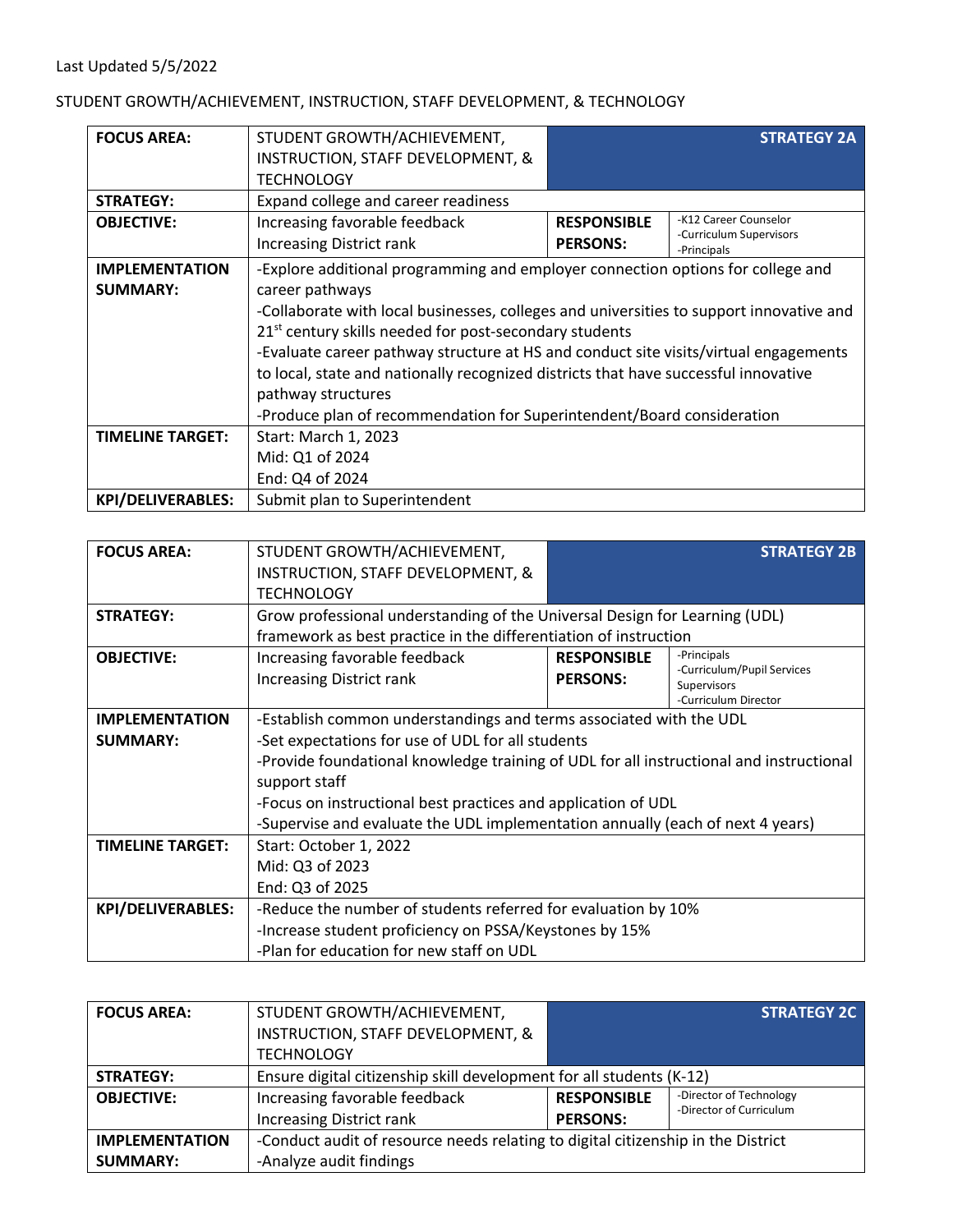|                          | -Establish a representative committee among the District                             |  |  |
|--------------------------|--------------------------------------------------------------------------------------|--|--|
|                          | -Review/evaluate needs and resources                                                 |  |  |
|                          | -Create action plan to implement K-12 to address resource needs                      |  |  |
|                          | -Establish foundational skills (based on standards/best practices) need              |  |  |
|                          | -Develop plan to utilize resources to leverage increase in student skill development |  |  |
| <b>TIMELINE TARGET:</b>  | Start: October 1, 2022                                                               |  |  |
|                          | Mid: Q2 of 2023                                                                      |  |  |
|                          | End: Q3 of 2023                                                                      |  |  |
| <b>KPI/DELIVERABLES:</b> | -Development of resource and skill needs plan                                        |  |  |
|                          | -Implementation proposal presented to Superintendent and Education Committee         |  |  |
|                          | -Implementation and annual review of progress towards strategy goal(s) attainment    |  |  |

| <b>FOCUS AREA:</b>       | STUDENT GROWTH/ACHIEVEMENT,<br><b>INSTRUCTION, STAFF DEVELOPMENT, &amp;</b><br><b>TECHNOLOGY</b>    |                                       | <b>STRATEGY 2D</b>                                                                                                  |
|--------------------------|-----------------------------------------------------------------------------------------------------|---------------------------------------|---------------------------------------------------------------------------------------------------------------------|
| <b>STRATEGY:</b>         | Ensure proficiency in computer science skills (K-12)                                                |                                       |                                                                                                                     |
| <b>OBJECTIVE:</b>        | Increasing favorable feedback<br><b>Increasing District rank</b>                                    | <b>RESPONSIBLE</b><br><b>PERSONS:</b> | -Curriculum Director and<br>Supervisors<br>-Technology Director<br>-Principals<br>-K12 Career and College Counselor |
| <b>IMPLEMENTATION</b>    | -Review and revise K-12 skill development continuum                                                 |                                       |                                                                                                                     |
| <b>SUMMARY:</b>          | -Create a scope and sequence of K-12 technology literacy skills and tools                           |                                       |                                                                                                                     |
|                          | -Establish clear listing of standards/skills required for all students                              |                                       |                                                                                                                     |
|                          | -Establish standards/skills and programs for concentration/co-curricular and                        |                                       |                                                                                                                     |
|                          | certification based/advancement at all levels                                                       |                                       |                                                                                                                     |
|                          | -Form committee of staff to organize and prepare draft recommendations                              |                                       |                                                                                                                     |
|                          | -Investigate and implement at least 1 statewide or national club/competition for                    |                                       |                                                                                                                     |
|                          | inclusion of students                                                                               |                                       |                                                                                                                     |
|                          | -Identify stakeholders and create a committee to highlight skills using backwards                   |                                       |                                                                                                                     |
|                          | design                                                                                              |                                       |                                                                                                                     |
|                          | -Scope and sequence to align to national standards: International Society for                       |                                       |                                                                                                                     |
|                          | Technology for Education (ISTE), Partnership for 21 <sup>st</sup> Century Learning and the National |                                       |                                                                                                                     |
|                          | <b>Education Technology Plan</b>                                                                    |                                       |                                                                                                                     |
|                          | -Develop the implementation timeline for professional development and technology                    |                                       |                                                                                                                     |
|                          | integration                                                                                         |                                       |                                                                                                                     |
|                          | -Collaborate with K-12 Career Counselor for potential job training/internships                      |                                       |                                                                                                                     |
| <b>TIMELINE TARGET:</b>  | Start: October 1, 2022                                                                              |                                       |                                                                                                                     |
|                          | Mid: Q3 of 2023                                                                                     |                                       |                                                                                                                     |
|                          | End: Q3 of 2025                                                                                     |                                       |                                                                                                                     |
| <b>KPI/DELIVERABLES:</b> | Curriculum revisions inclusive of Board approved (committee recommended)                            |                                       |                                                                                                                     |
|                          | modifications                                                                                       |                                       |                                                                                                                     |

| <b>FOCUS AREA:</b> | STUDENT GROWTH/ACHIEVEMENT,<br>INSTRUCTION, STAFF DEVELOPMENT, &<br><b>TECHNOLOGY</b>                                                                             |                                       | <b>STRATEGY 2E</b>                                     |
|--------------------|-------------------------------------------------------------------------------------------------------------------------------------------------------------------|---------------------------------------|--------------------------------------------------------|
| <b>STRATEGY:</b>   | Develop staff awareness and knowledge of inclusive practices, diversity, equity and<br>school culture and climate matters to support understanding and acceptance |                                       |                                                        |
| <b>OBJECTIVE:</b>  | Increasing favorable feedback                                                                                                                                     | <b>RESPONSIBLE</b><br><b>PERSONS:</b> | -District Administration<br>-K12 DEI/Climate Counselor |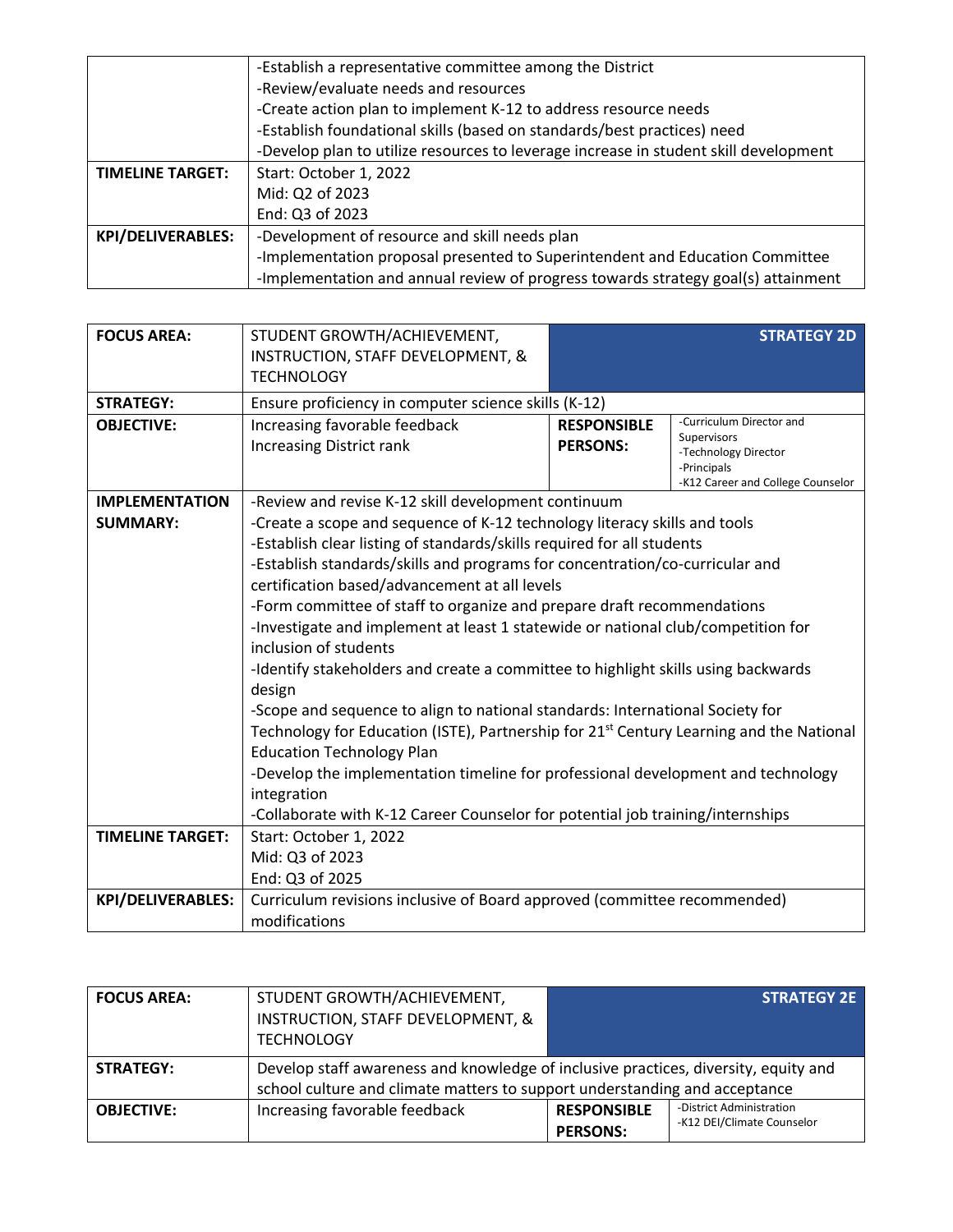| <b>IMPLEMENTATION</b>    | -Assess staff awareness and understanding of inclusive practices, diversity, equity and |  |
|--------------------------|-----------------------------------------------------------------------------------------|--|
| <b>SUMMARY:</b>          | school culture and climate matters impacting our school community                       |  |
|                          | -Determine areas of targeted improvement and means to address in order for all          |  |
|                          | students to be supported                                                                |  |
|                          | -Develop plan of action to address matters                                              |  |
|                          | -Provide advisory services to student clubs and activities                              |  |
|                          | -Increase direct student intervention and support with matters of DEI, climate and      |  |
|                          | bullying                                                                                |  |
|                          | -Establish schedule of one-on-one and group intervention/counseling                     |  |
|                          | -Develop community services, agencies, and organizations information hub                |  |
|                          | -Work with community resources and other districts to address matters as needed         |  |
|                          | -Conduct review every 2 years                                                           |  |
|                          | -Determine employee onboarding resources/training to support new hires                  |  |
| <b>TIMELINE TARGET:</b>  | Start: November 1, 2022                                                                 |  |
|                          | Mid: Q3 of 2023                                                                         |  |
|                          | End: Q4 of 2026                                                                         |  |
| <b>KPI/DELIVERABLES:</b> | -Provide plan of needs and actions to Superintendent                                    |  |
|                          | -Implement approved plan of actions                                                     |  |
|                          | -Report impact growth and additional actions needed                                     |  |
|                          | -Prepare plan for educating new hires                                                   |  |

| <b>FOCUS AREA:</b>       | STUDENT GROWTH/ACHIEVEMENT,<br>INSTRUCTION, STAFF DEVELOPMENT, &<br><b>TECHNOLOGY</b>                                                                       |                                       | <b>STRATEGY 2F</b>                                    |
|--------------------------|-------------------------------------------------------------------------------------------------------------------------------------------------------------|---------------------------------------|-------------------------------------------------------|
| <b>STRATEGY:</b>         | Develop administrative guidelines that provide consideration of diverse perspectives<br>within the curriculum writing, textbook and resource adoption cycle |                                       |                                                       |
| <b>OBJECTIVE:</b>        | Increasing favorable feedback                                                                                                                               | <b>RESPONSIBLE</b><br><b>PERSONS:</b> | -Director of Curriculum<br>-K12 DEI/Climate Counselor |
| <b>IMPLEMENTATION</b>    | -Form teacher/administrator committee to review current curriculum writing,                                                                                 |                                       |                                                       |
| <b>SUMMARY:</b>          | resource and text adoption processes                                                                                                                        |                                       |                                                       |
|                          | -Determine appropriate modifications to existing processes and ensure documentation                                                                         |                                       |                                                       |
|                          | of such                                                                                                                                                     |                                       |                                                       |
|                          | -Determine need, means and timing of input from special education and other diverse                                                                         |                                       |                                                       |
|                          | perspectives as part of these processes                                                                                                                     |                                       |                                                       |
|                          | -Formulate recommendations                                                                                                                                  |                                       |                                                       |
| <b>TIMELINE TARGET:</b>  | Start: January 1, 2023                                                                                                                                      |                                       |                                                       |
|                          | Mid: Q4 of 2023                                                                                                                                             |                                       |                                                       |
|                          | End: Q2 of 2024                                                                                                                                             |                                       |                                                       |
| <b>KPI/DELIVERABLES:</b> | -Approved administrative guidelines                                                                                                                         |                                       |                                                       |

| <b>FOCUS AREA:</b>                       | STUDENT GROWTH/ACHIEVEMENT,<br>INSTRUCTION, STAFF DEVELOPMENT, &<br><b>TECHNOLOGY</b>                                                                                                                     |                                       | <b>STRATEGY 2G</b>                                |
|------------------------------------------|-----------------------------------------------------------------------------------------------------------------------------------------------------------------------------------------------------------|---------------------------------------|---------------------------------------------------|
| <b>STRATEGY:</b>                         | Increase industry certification access for students to support their career, college, and<br>technical education                                                                                          |                                       |                                                   |
| <b>OBJECTIVE:</b>                        | Increasing favorable feedback<br><b>Increasing District rank</b>                                                                                                                                          | <b>RESPONSIBLE</b><br><b>PERSONS:</b> | -Director of Curriculum<br>-K-12 Career Counselor |
| <b>IMPLEMENTATION</b><br><b>SUMMARY:</b> | -Gather all certification options currently offered (all levels/programs)<br>-Conduct research on emerging and foundational industry certification programs<br>offered at secondary and collegiate levels |                                       |                                                   |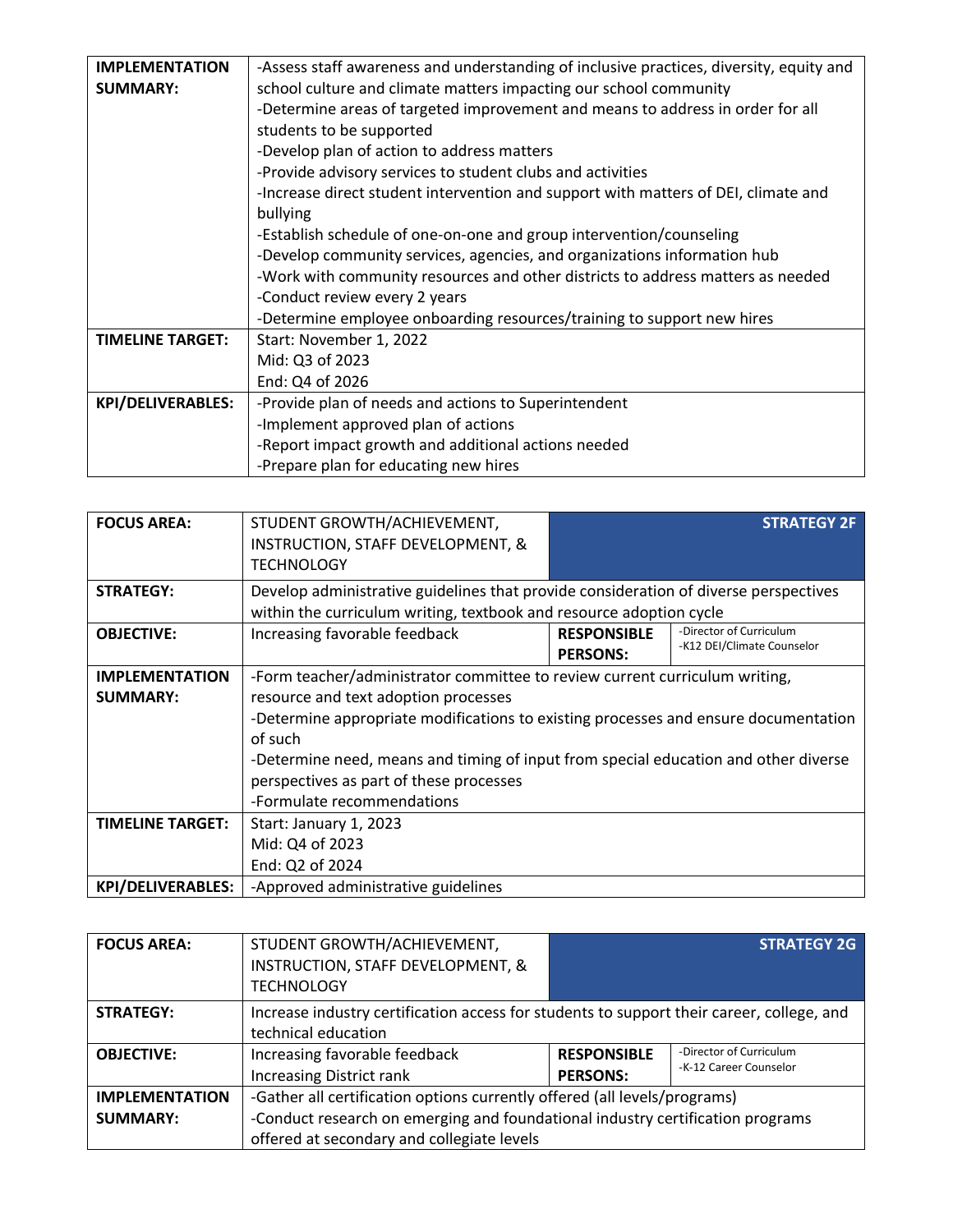|                          | -Determine opportunities for future growth/expansion/development of program to<br>incorporate/add certifications<br>-Coordinate certification development with NMTCC |
|--------------------------|----------------------------------------------------------------------------------------------------------------------------------------------------------------------|
| <b>TIMELINE TARGET:</b>  | Start: January 1, 2023<br>Mid: Q3 of 2024<br>End: Q2 of 2025                                                                                                         |
| <b>KPI/DELIVERABLES:</b> | -Increase certifications available by 50%                                                                                                                            |

| <b>FOCUS AREA:</b>       | STUDENT GROWTH/ACHIEVEMENT,                                                           |                    | <b>STRATEGY 2H</b>                  |
|--------------------------|---------------------------------------------------------------------------------------|--------------------|-------------------------------------|
|                          | INSTRUCTION, STAFF DEVELOPMENT, &                                                     |                    |                                     |
|                          | TECHNOLOGY                                                                            |                    |                                     |
| <b>STRATEGY:</b>         | Complete feasibility phase of International Baccalaureate program                     |                    |                                     |
| <b>OBJECTIVE:</b>        | Increasing favorable feedback                                                         | <b>RESPONSIBLE</b> | -Superintendent                     |
|                          | <b>Increasing District rank</b>                                                       | <b>PERSONS:</b>    | -Curriculum Director<br>-Principals |
|                          |                                                                                       |                    | -Curriculum/Pupil Services          |
|                          |                                                                                       |                    | Supervisors                         |
| <b>IMPLEMENTATION</b>    | -Leveraging the IB prescribed process - implement the feasibility phase of the        |                    |                                     |
| <b>SUMMARY:</b>          | program to determine need, interest, value, costs, staffing, professional development |                    |                                     |
|                          | and more with respects to its undertaking at Methacton High School                    |                    |                                     |
| <b>TIMELINE TARGET:</b>  | Start: December 1, 2022                                                               |                    |                                     |
|                          | Mid: Q2 of 2023                                                                       |                    |                                     |
|                          | End: Q4 of 2023                                                                       |                    |                                     |
| <b>KPI/DELIVERABLES:</b> | -Report outlining the likelihood/considerations of Methacton HS moving to the next    |                    |                                     |
|                          | phase of the process                                                                  |                    |                                     |

| <b>FOCUS AREA:</b>       | <b>STUDENT</b>                                                                     |                             | <b>STRATEGY 21</b> |
|--------------------------|------------------------------------------------------------------------------------|-----------------------------|--------------------|
|                          | GROWTH/ACHIEVEMENT,                                                                |                             |                    |
|                          |                                                                                    |                             |                    |
|                          | <b>INSTRUCTION, STAFF</b>                                                          |                             |                    |
|                          | DEVELOPMENT, & TECHNOLOGY                                                          |                             |                    |
| <b>STRATEGY:</b>         | Review school start times                                                          |                             |                    |
| <b>OBJECTIVE:</b>        | <b>Increasing District rank</b>                                                    | <b>RESPONSIBLE PERSONS:</b> | -Principals        |
| <b>IMPLEMENTATION</b>    | Premise: Pick up on processes/actions started prior to COVID                       |                             |                    |
| <b>SUMMARY:</b>          | -Form internal committee of administrators to review data and relevance of school  |                             |                    |
|                          | start time changes                                                                 |                             |                    |
|                          | -Prepare document outlining the benefits and challenges associated with a proposed |                             |                    |
|                          | change                                                                             |                             |                    |
|                          | -Share document with Superintendent to determine value of further investigation of |                             |                    |
|                          | matter                                                                             |                             |                    |
| <b>TIMELINE TARGET:</b>  | Start: February 1, 2024                                                            |                             |                    |
|                          | Mid: Q2 of 2024                                                                    |                             |                    |
|                          | End: Q1 of 2025                                                                    |                             |                    |
| <b>KPI/DELIVERABLES:</b> | -Document outlining scope of recommendations and value/challenges for              |                             |                    |
|                          | Superintendent's consideration of further action                                   |                             |                    |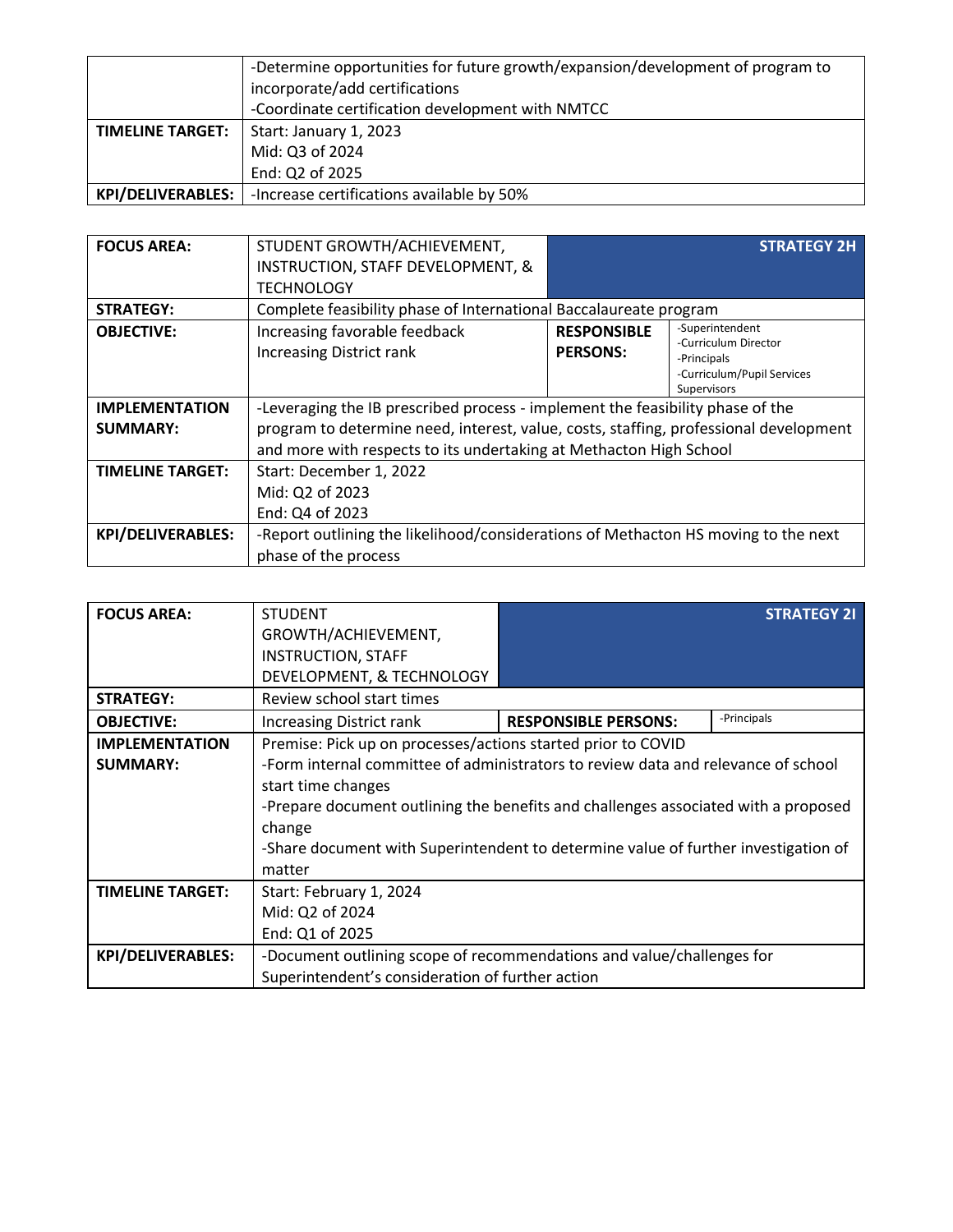| <b>FOCUS AREA:</b>                       | STUDENT GROWTH/ACHIEVEMENT,<br>INSTRUCTION, STAFF DEVELOPMENT, &<br><b>TECHNOLOGY</b>                                                                                                                                                                                                                                                                                                                                                                                                                                                                        |                                                                                   | <b>STRATEGY 2J</b>      |  |
|------------------------------------------|--------------------------------------------------------------------------------------------------------------------------------------------------------------------------------------------------------------------------------------------------------------------------------------------------------------------------------------------------------------------------------------------------------------------------------------------------------------------------------------------------------------------------------------------------------------|-----------------------------------------------------------------------------------|-------------------------|--|
| <b>STRATEGY:</b>                         | Implement a math coaching model to support student achievement and teacher<br>learning                                                                                                                                                                                                                                                                                                                                                                                                                                                                       |                                                                                   |                         |  |
| <b>OBJECTIVE:</b>                        | Increasing favorable feedback                                                                                                                                                                                                                                                                                                                                                                                                                                                                                                                                | <b>RESPONSIBLE</b>                                                                | -Curriculum Supervisors |  |
|                                          | <b>Increasing District rank</b>                                                                                                                                                                                                                                                                                                                                                                                                                                                                                                                              | <b>PERSONS:</b>                                                                   | -Principals             |  |
| <b>IMPLEMENTATION</b><br><b>SUMMARY:</b> | -Establish job descriptions for Math Coaches and hire one each at K-4, 5-8, 9-12<br>-Communicate the role of the Math Coaches to staff<br>-Develop plan for implementation of Math Coaches and identify supports and<br>resources for staff and administrators<br>-Develop a coaching model for staff and administrators<br>-Enroll coaches in the MCIU job alike sessions and professional learning network<br>-Work with building principals and teachers to establish an instructional framework<br>that includes:<br>Whole group mini-lesson instruction |                                                                                   |                         |  |
|                                          | Small group differentiated guided teaching<br>Student choice of related math skills (stations)                                                                                                                                                                                                                                                                                                                                                                                                                                                               |                                                                                   |                         |  |
|                                          | Year 1<br>Pilot new resources and materials K-12<br>Provide interventions to students<br>Provide coaching and modeling to teachers; focus on new teachers<br>Develop and implement instructional model for math<br>Leverage data to inform instruction and support students and teachers                                                                                                                                                                                                                                                                     |                                                                                   |                         |  |
|                                          | Year 2<br>Adopt and support new math resources for K-12 implementation<br>Provide intensive professional development/coaching and modeling to support<br>adoption<br>Provide student intervention based on data/support Multi-Tiered Systems of Support<br>(MTSS) model<br>Implement instructional model for math<br>Leverage data to inform instruction and support students and teachers                                                                                                                                                                   |                                                                                   |                         |  |
|                                          | Year 3<br>Assess adoption implementation and make modifications<br>Provide ongoing coaching and modeling                                                                                                                                                                                                                                                                                                                                                                                                                                                     |                                                                                   |                         |  |
|                                          | intended<br>-Establish data metrics used in KPI/deliverables                                                                                                                                                                                                                                                                                                                                                                                                                                                                                                 | -Establish staff feedback structure to ensure plan and people are being served as |                         |  |
| <b>TIMELINE TARGET:</b>                  | Start: June 1, 2022<br>Mid: Q3 of 2023<br>End: Q2 of 2025                                                                                                                                                                                                                                                                                                                                                                                                                                                                                                    |                                                                                   |                         |  |
| <b>KPI/DELIVERABLES:</b>                 | -Increase student proficiency on PSSA/Keystones by 15%<br>-Decrease the number of failures in math (grades 5-12) by 25%<br>-Implement a consistent instructional model for math (Supervisor/Principal feedback)<br>-Increase positive feedback and confidence from math teachers (survey)<br>-Increase consistent instructional and assessment practices across same subject/grade<br>level math instruction (documentation)                                                                                                                                 |                                                                                   |                         |  |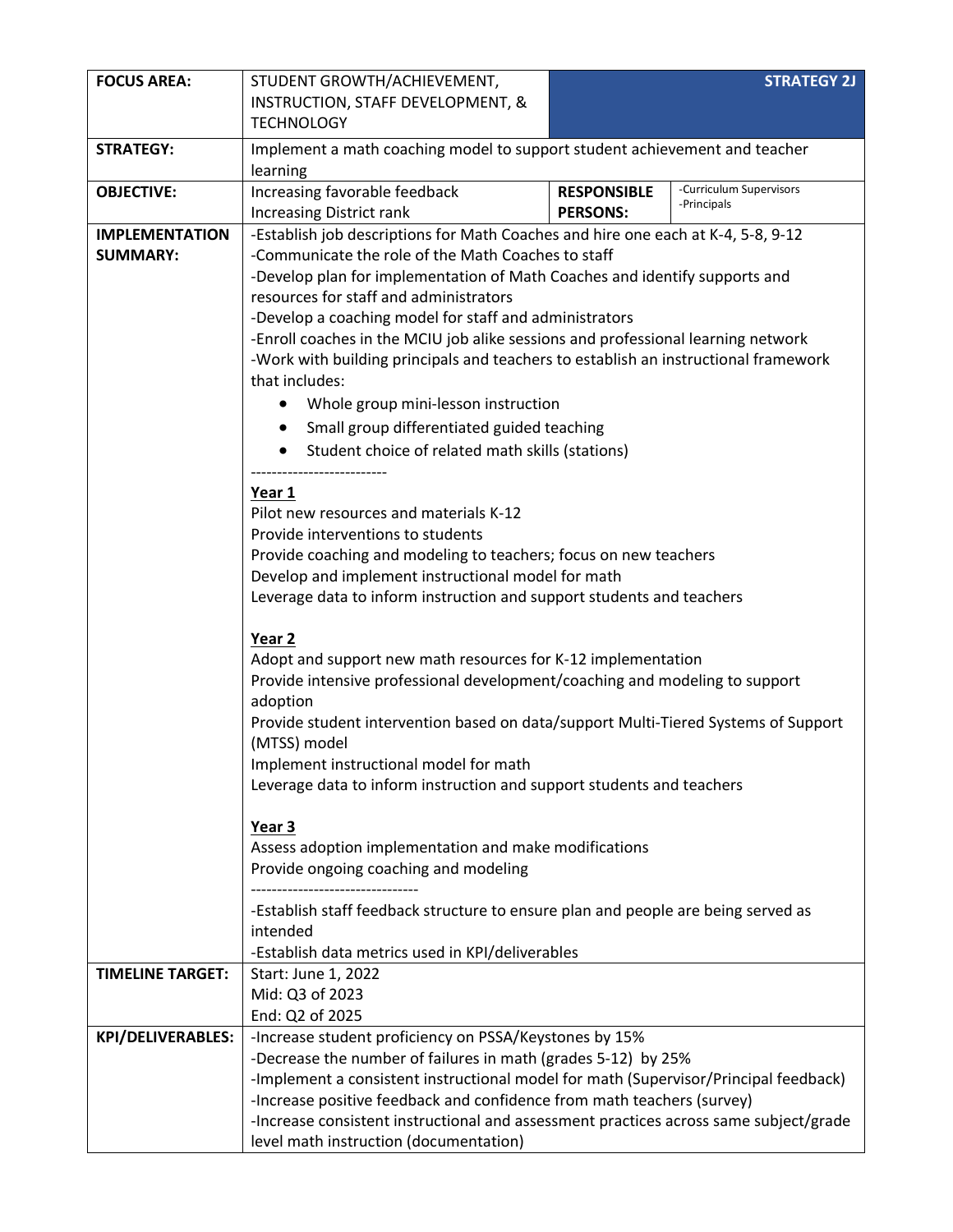|                          | -Align the Look-fors in a math lesson to the supervision and evaluation model by<br>principals and supervisors (Principal feedback/staff evaluations)  |                                       |                                                                                           |
|--------------------------|--------------------------------------------------------------------------------------------------------------------------------------------------------|---------------------------------------|-------------------------------------------------------------------------------------------|
| <b>FOCUS AREA:</b>       | STUDENT GROWTH/ACHIEVEMENT,<br>INSTRUCTION, STAFF DEVELOPMENT, &<br><b>TECHNOLOGY</b>                                                                  |                                       | <b>STRATEGY 2K</b>                                                                        |
| <b>STRATEGY:</b>         | Develop programs, experiences, incentives, and higher education relationships that<br>provide students career pathway towards teaching as a profession |                                       |                                                                                           |
| <b>OBJECTIVE:</b>        | Increasing favorable feedback                                                                                                                          | <b>RESPONSIBLE</b><br><b>PERSONS:</b> | -Assistant Superintendent<br>-K-12 DEI and<br>Climate Counselor<br>-K-12 Career Counselor |
| <b>IMPLEMENTATION</b>    | -Collect body of knowledge around programs and certification pathways                                                                                  |                                       |                                                                                           |
| <b>SUMMARY:</b>          | -Develop media and communications plan targeted at parents and students                                                                                |                                       |                                                                                           |
|                          | -Foster collaborations with local colleges/universities                                                                                                |                                       |                                                                                           |
|                          | -Develop dual enrollment opportunities                                                                                                                 |                                       |                                                                                           |
|                          | -Work with local and state agencies to fund scholarship/incentive programs                                                                             |                                       |                                                                                           |
|                          | -Establish on premises daycare to support learning opportunity in pre-K environment                                                                    |                                       |                                                                                           |
|                          | while supporting staff                                                                                                                                 |                                       |                                                                                           |
| <b>TIMELINE TARGET:</b>  | Start: March 1, 2023                                                                                                                                   |                                       |                                                                                           |
|                          | Mid: Q4 of 2023                                                                                                                                        |                                       |                                                                                           |
|                          | End: Q3 of 2024                                                                                                                                        |                                       |                                                                                           |
| <b>KPI/DELIVERABLES:</b> | Documented plan organized to address all aspects of program implementation and                                                                         |                                       |                                                                                           |
|                          | avenue for success                                                                                                                                     |                                       |                                                                                           |

| <b>FOCUS AREA:</b>       | STUDENT GROWTH/ACHIEVEMENT,                                                        |                                                                            | <b>STRATEGY 2L</b>     |  |
|--------------------------|------------------------------------------------------------------------------------|----------------------------------------------------------------------------|------------------------|--|
|                          |                                                                                    |                                                                            |                        |  |
|                          | <b>INSTRUCTION, STAFF DEVELOPMENT, &amp;</b>                                       |                                                                            |                        |  |
|                          | <b>TECHNOLOGY</b>                                                                  |                                                                            |                        |  |
| <b>STRATEGY:</b>         |                                                                                    | Improve MTSS (Multi-Tiered Systems of Support) framework implementation to |                        |  |
|                          | strengthen academic, behavioral and social-emotional core instruction              |                                                                            |                        |  |
| <b>OBJECTIVE:</b>        | Increasing favorable feedback                                                      | <b>RESPONSIBLE</b>                                                         | -Curriculum Department |  |
|                          | <b>Increasing District rank</b>                                                    | <b>PERSONS:</b>                                                            | -Principals            |  |
| <b>IMPLEMENTATION</b>    | -Establish common understandings and terms associated with the MTSS framework      |                                                                            |                        |  |
| <b>SUMMARY:</b>          | -Set expectations for use of MTSS as best instructional practice                   |                                                                            |                        |  |
|                          | -Develop systematic data analysis protocols to support decision making within the  |                                                                            |                        |  |
|                          | <b>MTSS</b> framework                                                              |                                                                            |                        |  |
|                          | -Reflect and revise the MTSS model by grade with staggered implementation timeline |                                                                            |                        |  |
|                          |                                                                                    |                                                                            |                        |  |
| <b>TIMELINE TARGET:</b>  | Start: October 1, 2022                                                             |                                                                            |                        |  |
|                          | Mid: Q3 of 2023                                                                    |                                                                            |                        |  |
|                          | End: Q3 of 2025                                                                    |                                                                            |                        |  |
| <b>KPI/DELIVERABLES:</b> | -Reduce the number of students referred for evaluation by 10%                      |                                                                            |                        |  |
|                          | -Increase student proficiency on PSSA/Keystones by 15%                             |                                                                            |                        |  |

| <b>FOCUS AREA:</b>    | CURRICULUM, INSTRUCTION,                                                        |                                       | <b>STRATEGY 2M</b>                                                                                       |
|-----------------------|---------------------------------------------------------------------------------|---------------------------------------|----------------------------------------------------------------------------------------------------------|
|                       | PROFESSIONAL DEVELOPMENT, AND                                                   |                                       |                                                                                                          |
|                       | <b>TECHNOLGY</b>                                                                |                                       |                                                                                                          |
| <b>STRATEGY:</b>      | Increase the positive behaviors associated with Social Emotional Learning (SEL) |                                       |                                                                                                          |
| <b>OBJECTIVE:</b>     | Increasing favorable feedback<br><b>Increasing District rank</b>                | <b>RESPONSIBLE</b><br><b>PERSONS:</b> | -Director of Curriculum<br>-Director of Pupil Services<br>-Special Education & Curriculum<br>Supervisors |
| <b>IMPLEMENTATION</b> | -Establish and define the elements of SEL with all stakeholders                 |                                       |                                                                                                          |
| <b>SUMMARY:</b>       | -Provide staff with clear professional development in ways to incorporate SEL   |                                       |                                                                                                          |